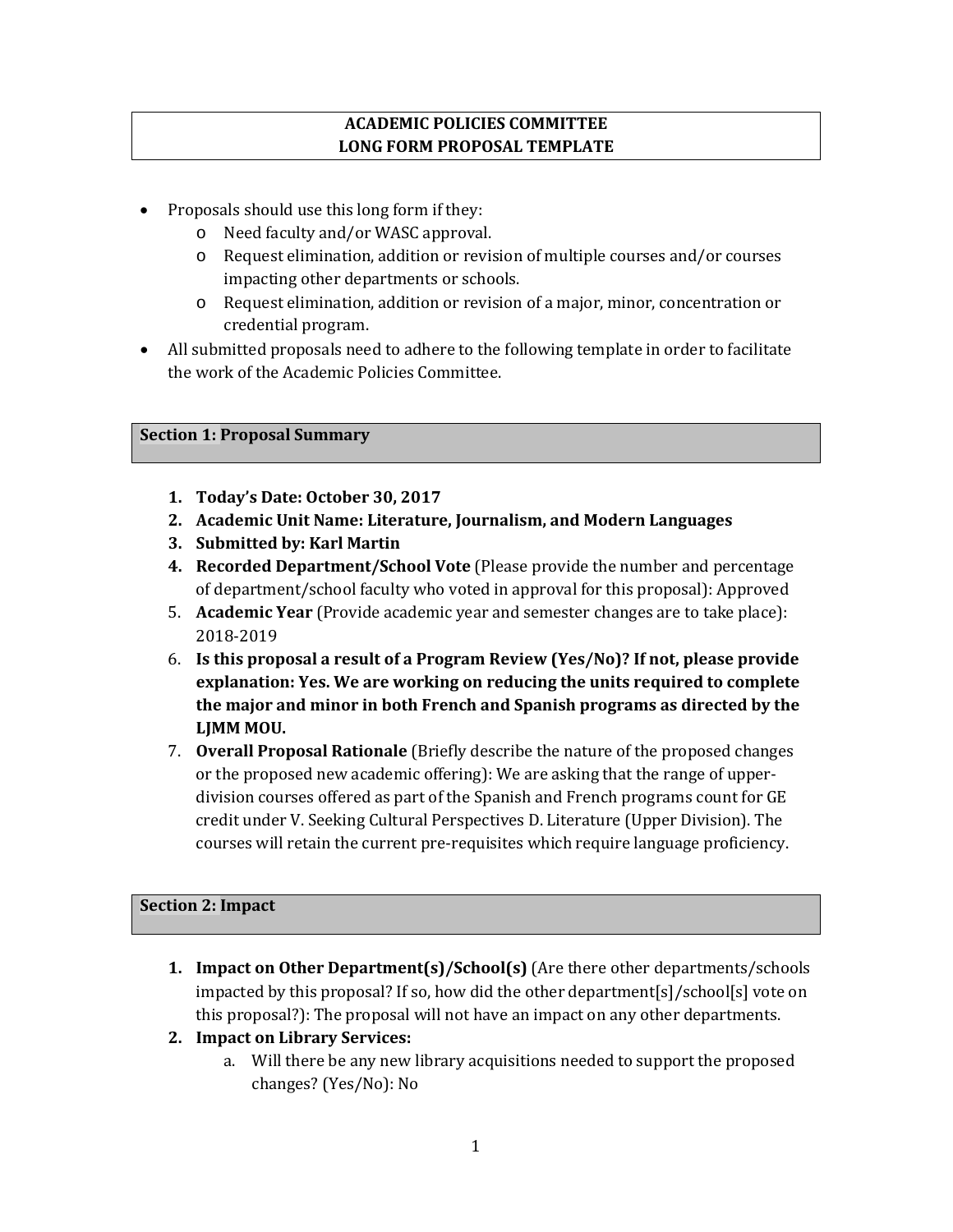- b. If yes, please contact the Director of Ryan Library and provide further information below.
	- i. Provide the date the director was contacted:
	- ii. Briefly describe the needed acquisitions:

#### **Section 3: What and Why**

**Proposals** (For each proposal or group of proposals, provide a description and rationale.): **Proposal 1:** Add FRE 320 Survey of French Literature and FRE 325 Francophone Literature to the options listed under V. Seeking Cultural Perspectives, D. Literature (Upper Division) in the General Education Program.

**Rationale:** The content of both courses could easily be the content taught in a section of LIT 350 World Literature which is already an option in the GE program. The difference is that in the LIT 350 course, the content would be taught in translation. The upper division French courses offer students the additional experience of reading the material in the original language. Students who complete the French courses will actually have a richer experience and should not have to duplicate the experience in the GE program. Here are the CLOs for the World Literature Course and the CLOs for the upper division French courses for comparison:

LIT 350 World Literature:

Upon completion of the course students will be able to:

- 1. Closely read and critically analyze texts in their original languages and/or in translation.
- 2. Recall, identify, and use fundamental concepts of literary study to read and discuss texts
	- a. Standard literary terminology
	- b. Modes/genres of literature
	- c. Elements of literary genres
	- d. Literary periods (dates, writers, characteristics, and important developments)
	- e. Contemporary critical approaches
	- f. Extra-literary research
- 3. Analyze the social, cultural, ethnic, gendered, and/or historical contexts of the works and their authors, and connect the texts with their own lives.

Upper Division French Courses:

By the end of the course, the student will be able to:

1. Identify key authors, movements, ideas and values of the Francophone experience around the world, in Literature, film, art, and other cultural forms.

2. Demonstrate and understanding of the historical perspective, social structure and social conflicts of the Francophone experience around the world in the context of colonization and postcolonization.

3. Describe and evaluate the artistic contributions including, literature, music, and films.

4. Articulate knowledge about some quotidian aspect of the world cultures studied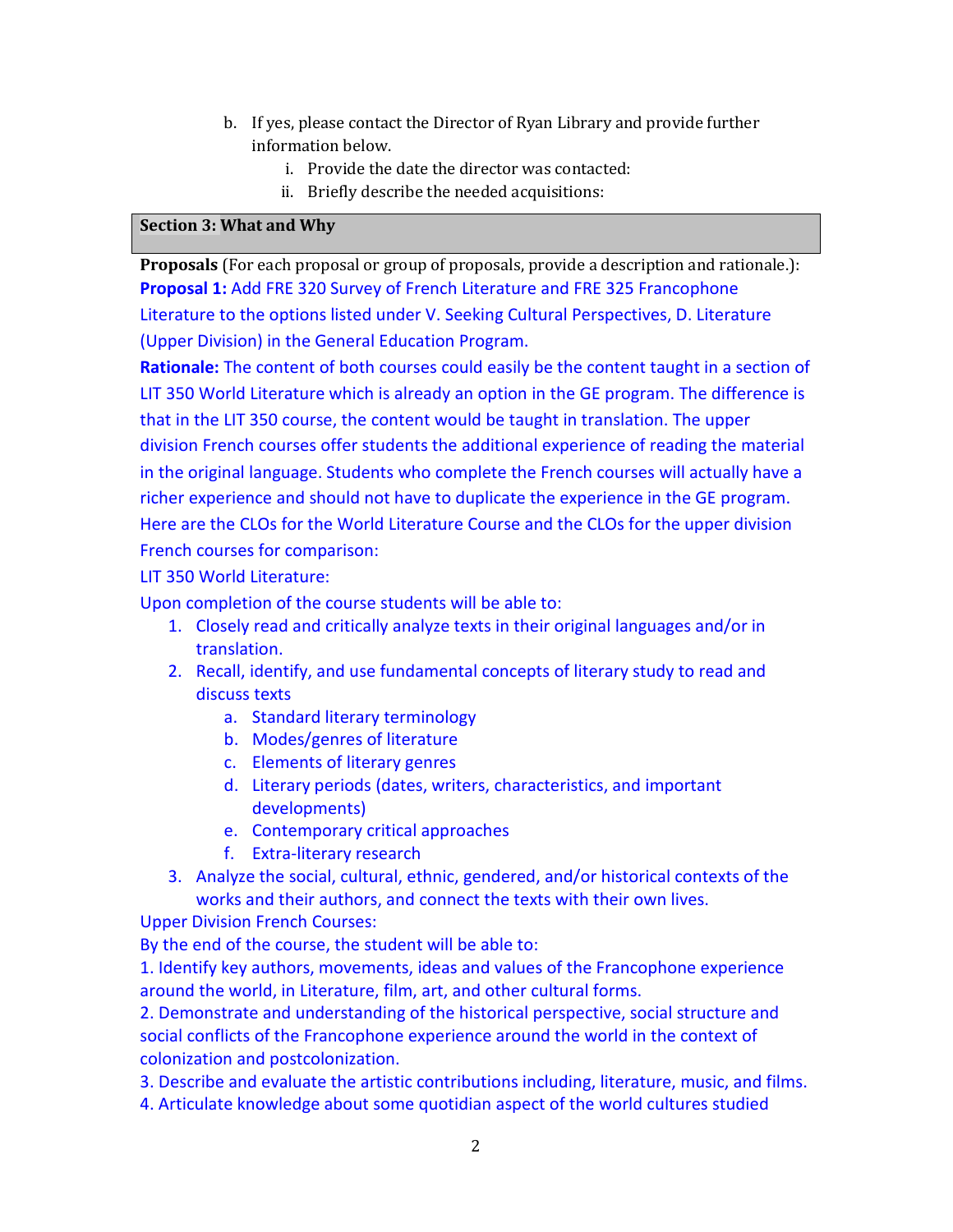5. Show continued development in the use of the French language

**Proposal 2:** Add SPA 320 Mexican American Literature and Culture,

SPA 380 Genre/Period Studies in Hispanic Literature and Film,

SPA 400 Peninsular Literature Before 1800,

SPA 402 Peninsular Literature Since 1800,

SPA 437 Latin American Literature Before 1910, and

SPA 439 Latin American Literature Since 1910 to the options listed under V. Seeking Cultural Perspectives, D. Literature (Upper Division) in the General Education Program. **Rationale:** The content of all the courses could easily be the content taught in a section of LIT 350 World Literature or LIT 352 Diverse Voices in American Literature which are already options in the GE program. The difference is that in the LIT 350 and LIT 352 courses, the content would be taught in translation. The upper division Spanish courses offer students the additional experience of reading the material in the original language. Students who complete the Spanish courses will actually have a richer experience and should not have to duplicate the experience in the GE program.

Here are the CLOs for the World Literature Course and the CLOs for the upper division French courses for comparison:

LIT 350 World Literature and LIT 352 Diverse Voices in American Literature: Upon completion of the course students will be able to:

- 1. Closely read and critically analyze texts in their original languages and/or in translation.
- 2. Recall, identify, and use fundamental concepts of literary study to read and discuss texts
	- a. Standard literary terminology
	- b. Modes/genres of literature
	- c. Elements of literary genres
	- d. Literary periods (dates, writers, characteristics, and important developments)
	- e. Contemporary critical approaches
	- f. Extra-literary research
- 3. Analyze the social, cultural, ethnic, gendered, and/or historical contexts of the works and their authors, and connect the texts with their own lives.

Upper Division Spanish Courses:

By the end of the course, the student will be able to:

1. identify the authors and titles of major works from the beginnings until the end of the 18th century;

2. explain major movements and literary schools as they played a role in the development of Spanish literature;

3. define selected literary terms;

4. demonstrate a reasonable ability to explicate and critically evaluate a literary work;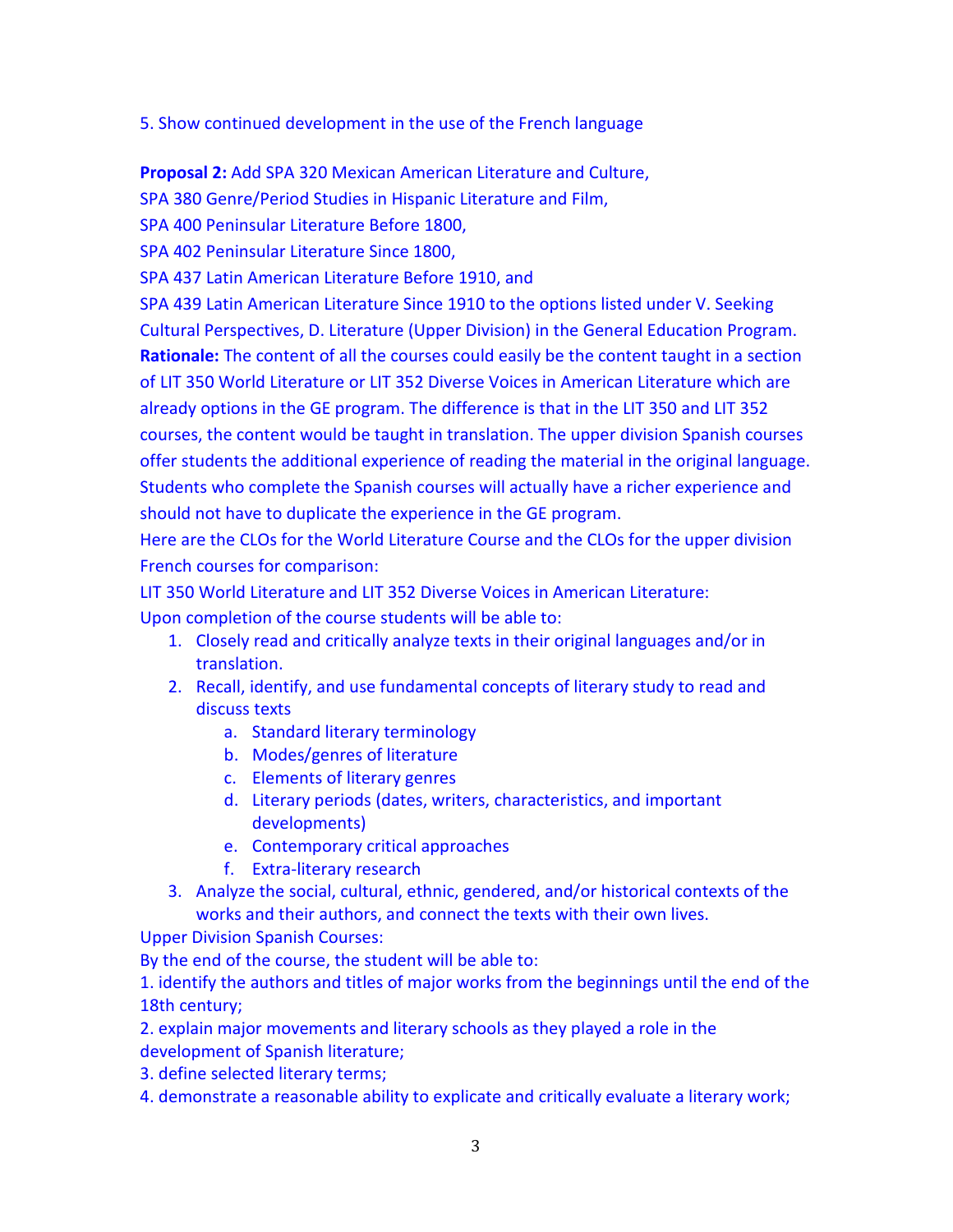5. explain major cultural, social and political phenomena that intersect as contextualizing background with the literature studied.

#### **Section 4: \*\*\*FOR NEW PROGRAMS ONLY\*\*\***

- **A. Course Learning Outcomes** Please provide the course learning outcomes.
- **B. Assessment Plan** Please provide an assessment plan.

#### **Section 5: Catalog Edits**

- **Step 1:**
	- o In the Catalog Review folder (\\ptloma.edu\shared\Catalog Review) provided by the VPAA Office use *track changes* to revise, add or eliminate the current and/or proposed catalog text. This applies to majors, minors, concentrations or certificates. This proposed text will accompany the proposal.
- **Step 2:**
	- o Arrange a meeting with the APC chair to review the completed portion of the proposal and to receive assistance from the Records liaison in submission of current and/or draft proposed catalog copy called for.

#### **Section 6: Summary Checklist**

**Review course and staffing impact with your academic unit's direct report (College Dean or Provost).**

**Total course additions: 0 Total course deletions: 0 Total unit additions: 0 Total unit deletions: 0**

**Staff impact (increase or decrease): The only possible staff impact would be if so many students opt for the upper division French and Spanish courses that we would no longer need as many sections of LIT 350, 351, 352, and 353. This might lead to a small reduction in staffing needs.**

**Rotation of courses or deletions of sections to accommodate additions:**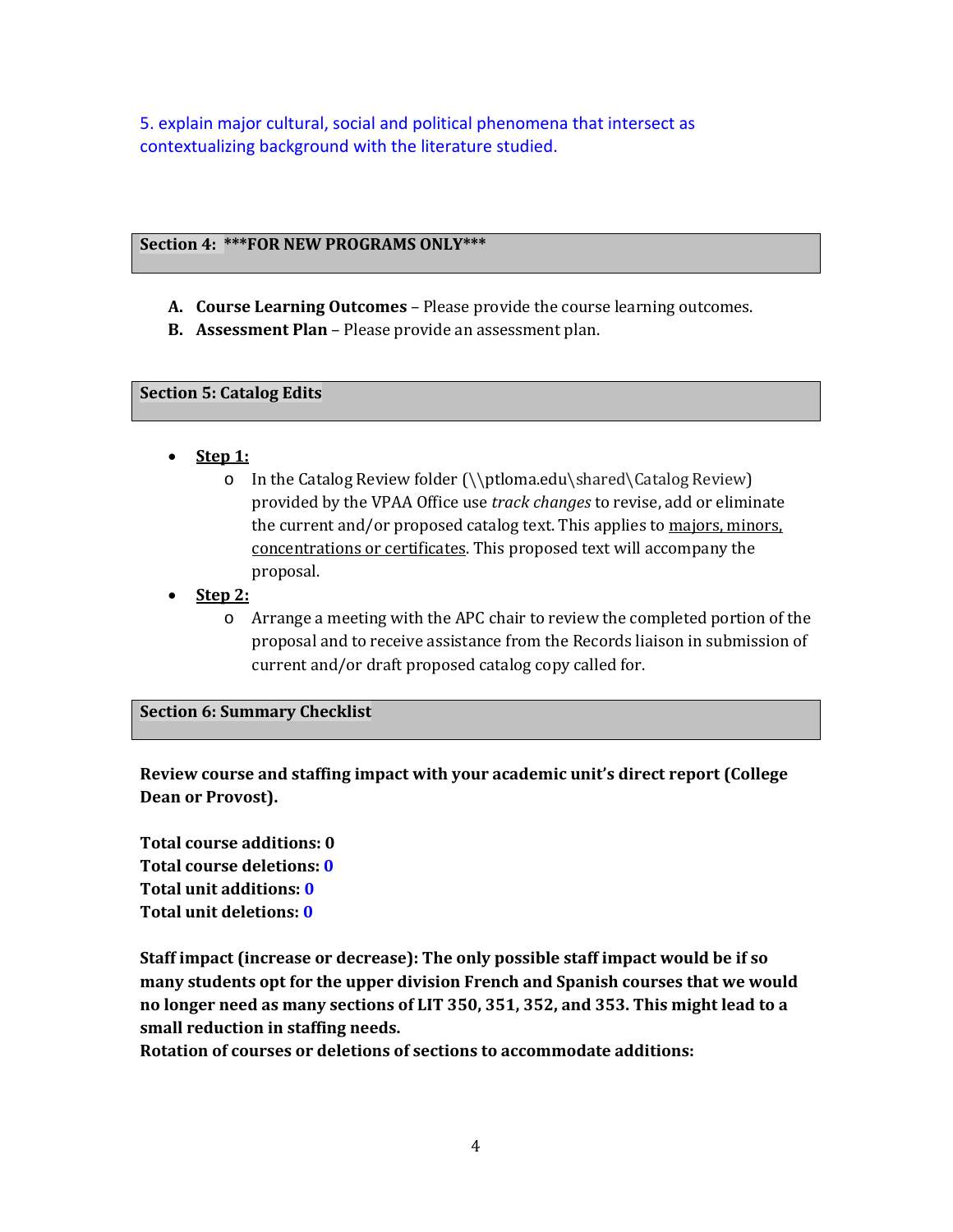**I have reviewed this proposal and the items above and believe the proposal meets all university requirements and is ready for APC review.**

**Department or School Direct Report:**

**\_\_\_\_\_\_\_\_\_\_\_\_\_\_\_\_\_\_\_\_\_\_\_\_\_\_\_\_\_\_\_\_\_\_\_\_\_\_\_\_\_\_\_\_\_\_\_\_\_\_\_\_ Date\_\_\_\_\_\_\_\_\_\_\_\_\_\_\_**

**College Dean or Provost as applicable:**

**\_\_\_\_\_\_\_\_\_\_\_\_\_\_\_\_\_\_\_\_\_\_\_\_\_\_\_\_\_\_\_\_\_\_\_\_\_\_\_\_\_\_\_\_\_\_\_\_\_\_\_\_ Date\_\_\_\_\_\_\_\_\_\_\_\_\_\_\_**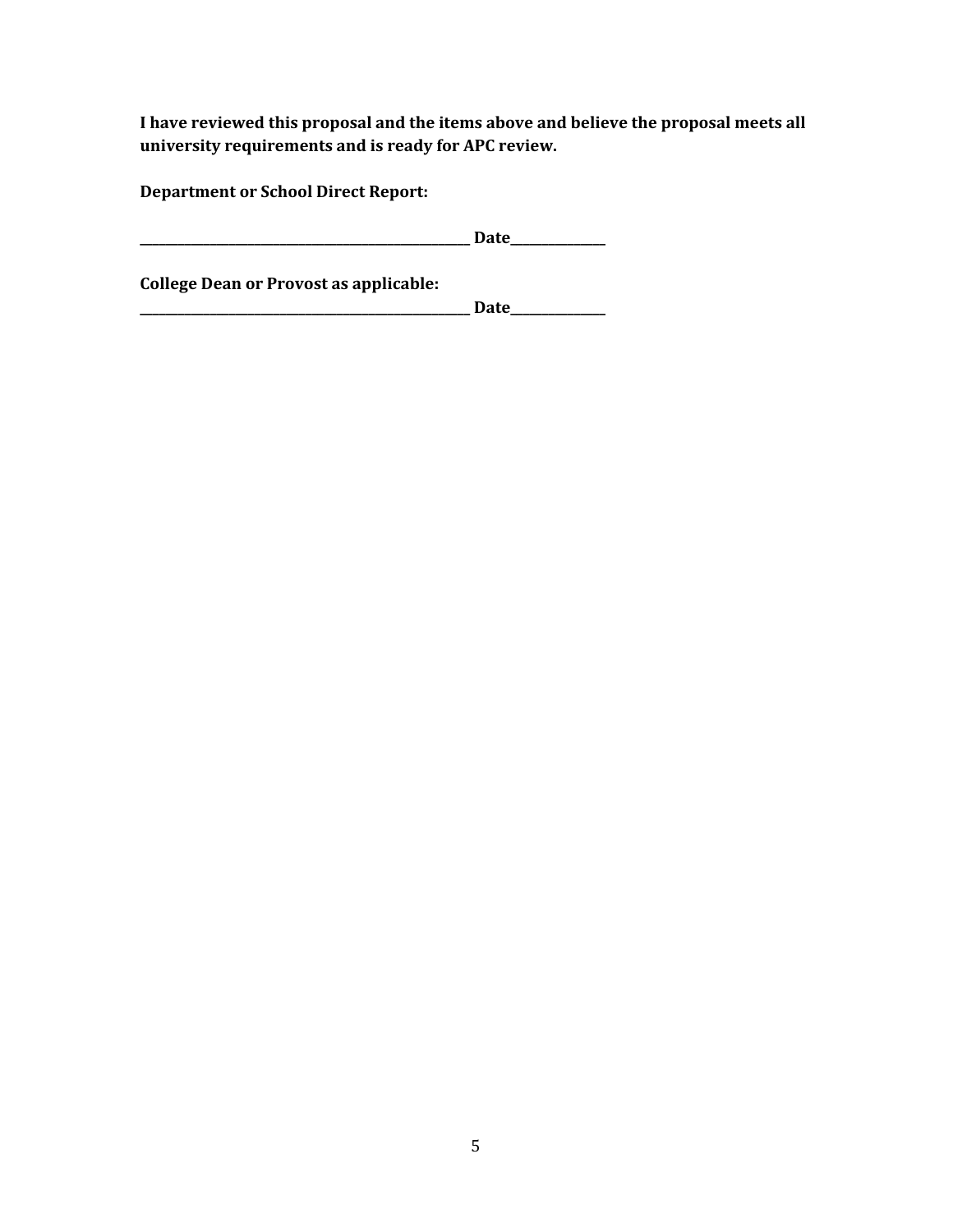# **Academic Policies Committee Short Form Proposal Template**

Schools/departments should use this short form to submit proposals:

- Needing only APC approval (revision of course descriptions including title, number or prerequisites, alternate year listing in the Catalog and the cross listing of courses); or
- Eliminating (or adding?) 1-3 courses which don't impact other programs or
- Eliminating a minor, concentration, credential program or certificate which doesn't impact other programs (confirmed by direct administrative report - college dean or provost).

All submitted proposals need to adhere to the following template in order to facilitate the work of the Academic Policies Committee.

- **I. LJML- Spanish:**
- **II. Impact** It will impact LJML only. The dropping of the LIT 250 requirement will have an impact in enrollment, but not significant. Will this proposal impact other departments, schools or Ryan Library (Yes/No)? If yes, please describe and provide date of contact to respective personnel: No

### **III. What – Proposal Summary:**

- To drop LIT 250 as a requirement for the Major.
- To add "Conversation" to the name of SPA 250 and 251.
- To add 2 units to the SPA 485 Senior Seminar capstone course.
- To rename and renumber SPA 303 Advanced Conversation and Composition to SPA 300 Civic Engagement: Conversation, Culture and Community.
- Change Pre-requisite for SPA 303(300) from SPA 302 to SPA 251.
- **IV. When** Fall 2018:
- **V. Why** Proposal Rationale (might include):
	- To drop LIT 250 as a requirement for the Major. Many Spanish Majors have not been able to take the course until spring of the senior year. This reduces most of the intended benefits of taking this course for the Major. Much of the content needed has been added to other courses in the Major. SPA 302 Advanced Grammar and Reading introduces literary analysis skills and methods. SPA 400 literature courses discuss definitions of literature and the construction of the literary cannon. All literature classes practice writing and analyzing literature.
	- To add "Conversation" to the name of SPA 250 and 251. In order to better reflect the oral communication focus of these courses, and to promote the continuation of Language Study Spanish 250 will be re-named as Intermediate Spanish Conversation I and SPA 251 Intermediate Spanish Conversation II.
	- To add 2 units to the SPA 485 Senior Seminar capstone course. The current one unit assigned to this course is not sufficient to cover course content, and properly complete all of the assessment assignments required for the program. Adding two units to this course would reflect the amount of content and work completed in the course. This was also recommended by our external reviewer during the Program Review process.
	- To rename and renumber SPA 303 Advanced Conversation and Composition to SPA 300 Civic Engagement: Conversation, Culture and Community. This course will cover the same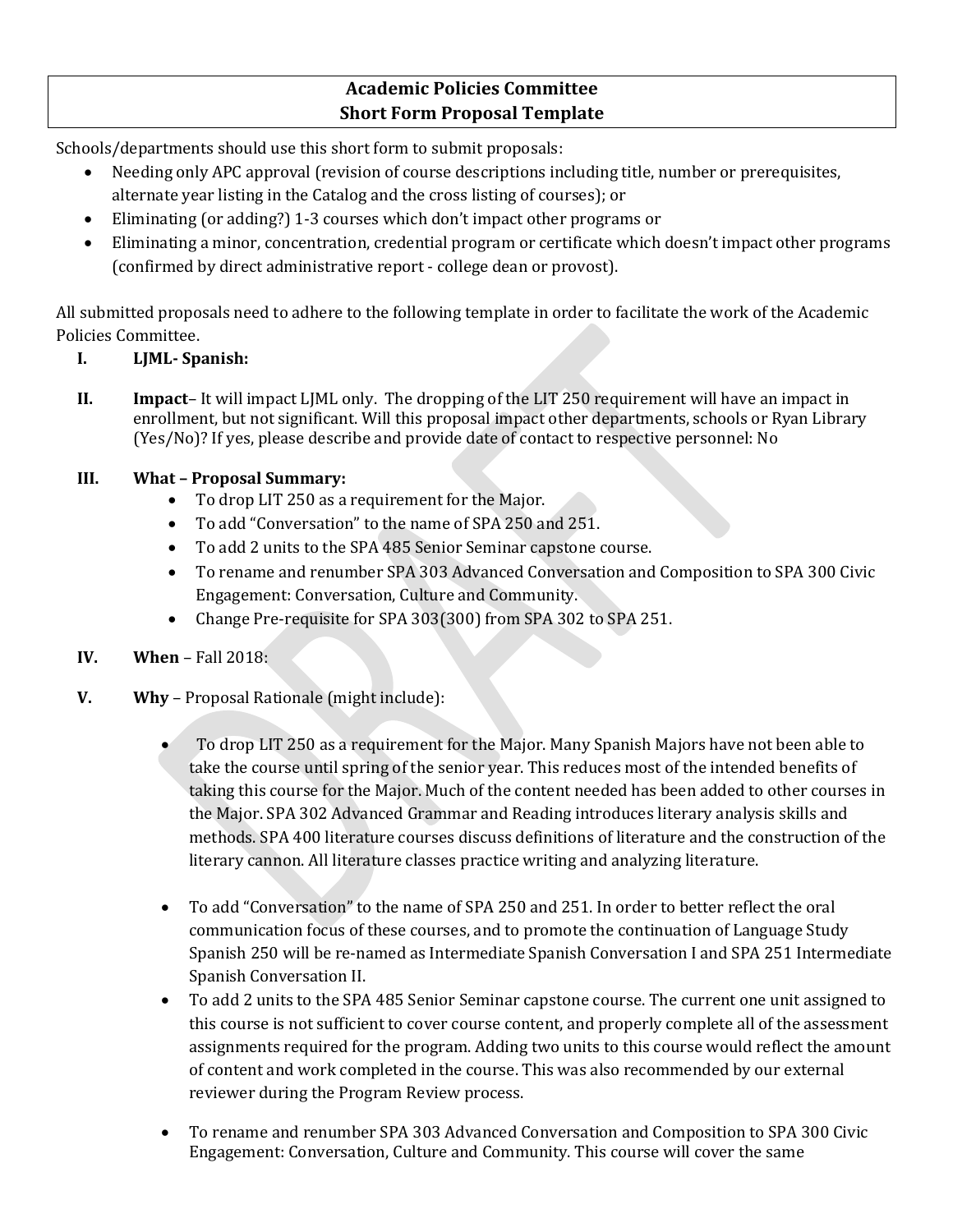conversation and writing learning outcomes, but will change to a community-based learning course. Students will develop knowledge of the local Hispanic community, and learn about the challenges it faces including language and socioeconomic constraints. Students will develop fluency through on site practice. This change will add a much needed face to face interaction with the extensive local Hispanic community, and it will highlight PLNU's missional distinction through partnership with Christian organizations serving the community.

• Change Pre-requisite for SPA 303(300) from SPA 302 to SPA 251. The current pre-requisite for SPA 303 is SPA 302. These courses have been sequential. We want Spanish Certificate Students to be able to take this course after SPA 251 since it is the conversation course. We have been allowing students to take the course out of sequence through instructor consent, and this has become more and more prevalent. In order to clearly denote the change, the re-numbering of the course is logical.

#### **VI. How – Curricular Changes:**

- A. Step 1: In the Catalog Review folder (H:\Catalog Review) provided by the VPAA Office use *track changes* to prepare the proposed catalog text.
- B. Step 2: Arrange a meeting with the APC chair and Records liaison to review the catalog text proposal and receive assistance in submission of proposed catalog copy. Include this with your proposal.

\_\_\_\_\_\_\_\_\_\_\_\_\_\_\_\_\_\_\_\_\_\_\_\_\_\_\_\_\_\_\_\_\_\_\_\_\_\_\_\_\_\_\_\_\_\_\_\_\_\_\_\_\_\_\_\_\_\_\_\_\_\_\_\_\_\_\_\_\_\_\_\_\_\_\_\_\_\_\_\_\_\_\_\_\_\_\_\_\_\_\_

Total course/unit additions: 2 Total course/unit deletions: 3 Staffing increase/decrease: (-1 unit) Library resourcing impact: 0 Net Financial impact:

I have reviewed this proposal and the items above and believe the proposal meets all university requirements, don not impact other departments or programs, and is ready for APC review.

Department or School Direct Report:

|                                        | Date |  |
|----------------------------------------|------|--|
| College Dean or Provost as applicable: |      |  |

\_\_\_\_\_\_\_\_\_\_\_\_\_\_\_\_\_\_\_\_\_\_\_\_\_\_\_\_\_\_\_\_\_\_\_\_\_\_\_\_\_\_\_\_\_\_\_\_\_\_\_\_ Date\_\_\_\_\_\_\_\_\_\_\_\_\_\_

Note: Submit completed short form proposal to the APC chair not later than one month prior to the APC meeting at which you hope it can be placed on the agenda.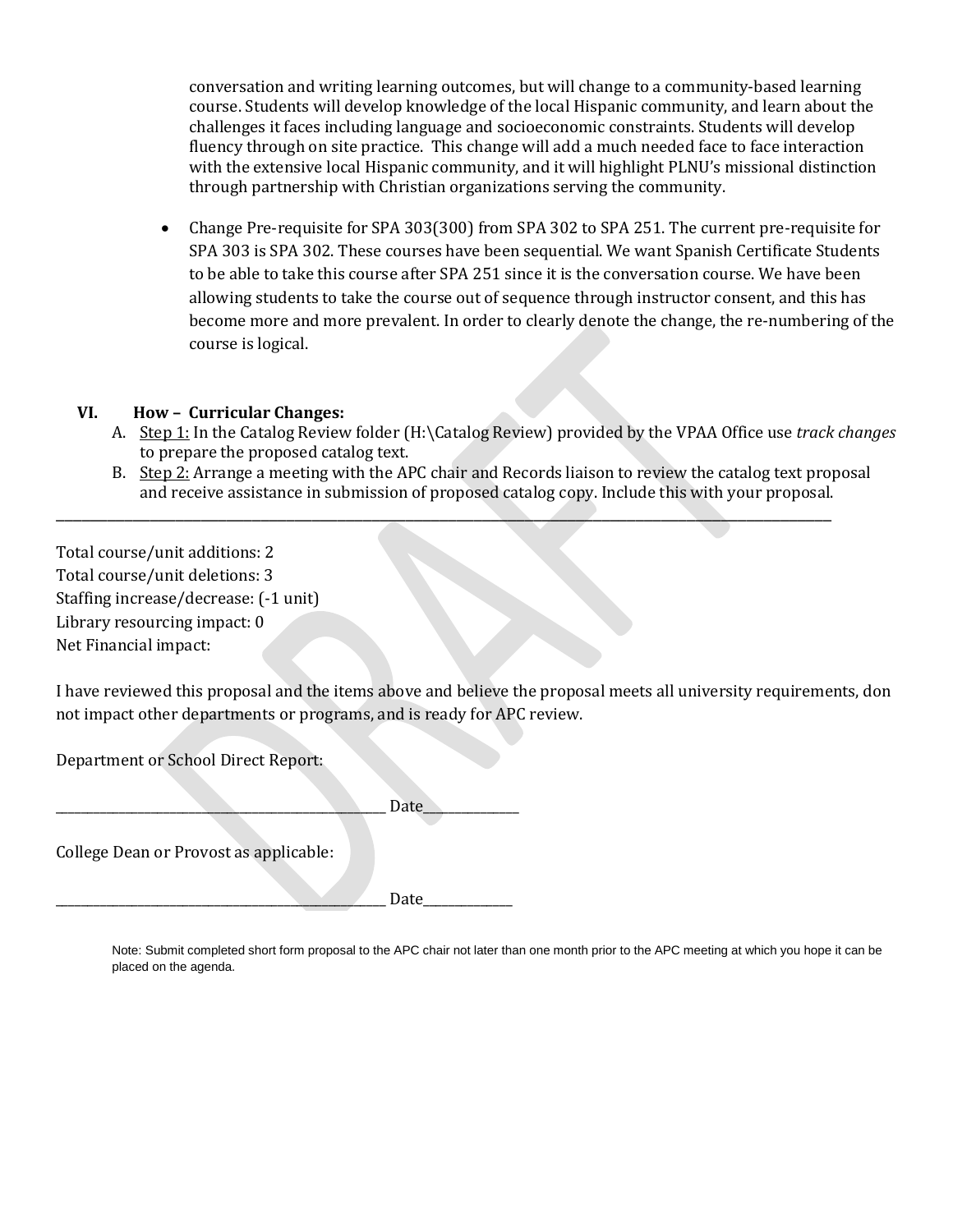### **ACADEMIC POLICIES COMMITTEE LONG FORM PROPOSAL TEMPLATE**

- Proposals should use this long form if they:
	- o Need faculty and/or WASC approval;
	- o Request elimination, addition or revision of multiple courses and/or courses impacting other departments or schools.
	- o Request elimination, addition or revision of a major, minor, concentration or credential program.
- All submitted proposals need to adhere to the following template in order to facilitate the work of the Academic Policies Committee.
- **Please read the attached "APC Proposal Reference Information" before completing this form.**
- **For ease of APC Committee reading, please submit your responses in BLUE text.**

# **SECTION ONE: WHO**

- **1. Academic Unit Name:** Literature, Journalism, and Modern Languages--SPANISH PROGRAM
- **2. Recorded Department/School Vote** (Please provide the number and percentage of department/school faculty who voted in approval for this proposal):
- **3. Impact on Other Department(s)/School(s)** (Are there other departments/schools impacted by this proposal? If so, how did the other department[s]/school[s] vote on this proposal?): NONE
- **4. Impact on Services:**
	- a. Ryan Library:
		- i. What new library acquisitions, if any, will be needed to support the proposed changes (if none, please state that): NONE (already existing)
		- ii. Person and Date of Contact:
	- b. Instructional Technology:
		- i. How many new online/hybrid courses does this proposal include: **NONE**
		- ii. How many instructors will need online training or course development assistance over the first two sessions if this proposal is approved:
			- **NONE**
		- iii. Person and Date of Contact: NONE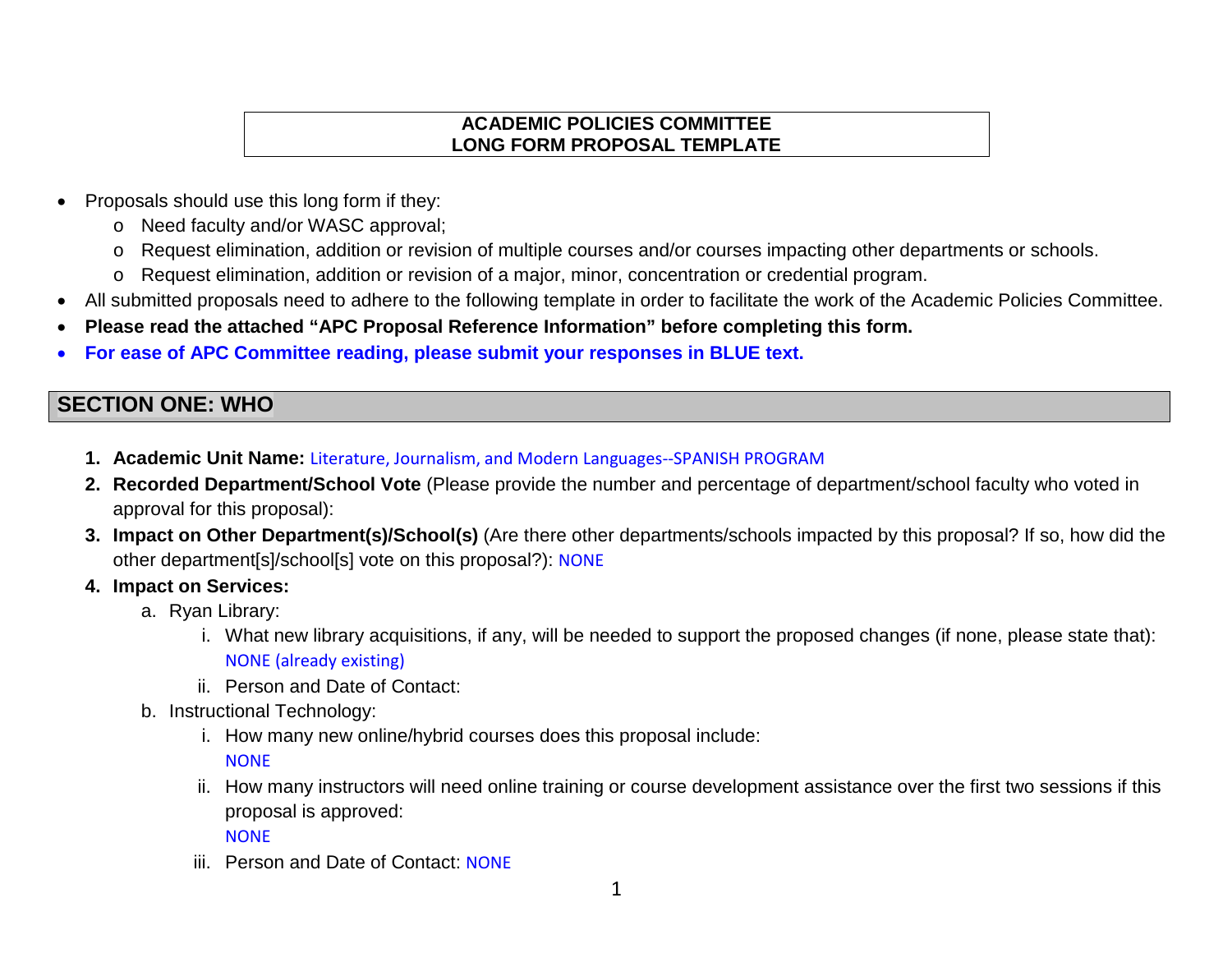# **SECTION TWO: WHAT**

- 1. **Overall Proposal Description (**In one sentence, describe the nature of the proposed changes or the proposed new academic offering): LJML proposes the creation of a Spanish language certificate; the certificate program requires no new courses. It is a packaging of the following existing course: SPA 101 Elementary Spanish I; SPA 102 Elementary Spanish II; SPA 250 Intermediate; SPA 251 Intermediate Spanish II; and SPA 303.
- 2. **Items** (Please describe each item of the proposal with a phrase or one-sentence abstract. Examples might be, "Item 1: To drop XXX course from XX program. Item 2: To add XX course as a requirement", etc. Some proposals will only have 1 item. Add item lines as needed.):
	- a. Item 1: Add a program entitled Certificate in Spanish
	- b. Item 2:
	- c. Item 3:
	- d. Item 4:

# **SECTION THREE: WHY**

1. **General** Rationale (Please provide a one-sentence rationale for this proposal.):

Currently, there is low enrollment in Intermediate Spanish classes. These are necessary in order to take the 300 level courses and continue with Major or a Minor. A minor is sometimes too much for students alongside their Majors. Creating a Spanish Certificate will create an easier, less demanding track than the Spanish Minor. We hope it will help populate the Intermediate level classes. When students have passed this level they might be encouraged to continue with the Minor. The Certificate program will focus on conversational skills, and meet the needs of wide range of students on campus.

- 2. **Mission (**How do the proposed changes support the mission of the university?): The certificate offers a new way to meet the university's mission in its commitment to developing a global perspective and experience.
- 3. **Internal Factors (**Please provide additional rationale by answering the following questions as applicable: How does the proposal(s) …address the PLNU strategic plan? …address factors arising from assessment data or program review findings? …accommodate the department or school's learning outcomes for the major, minor, concentration, etc.? …increase departmental effectiveness/efficiency? …enhance enrollment or generate new revenue? What impact will it have on the size of the major, minor, etc.? Other internal rationale?): The prioritization report expressed concern over the low enrollments in courses offered in Spanish language study. In this process, the Spanish program lost one section of Intermediate, which has had a negative effect in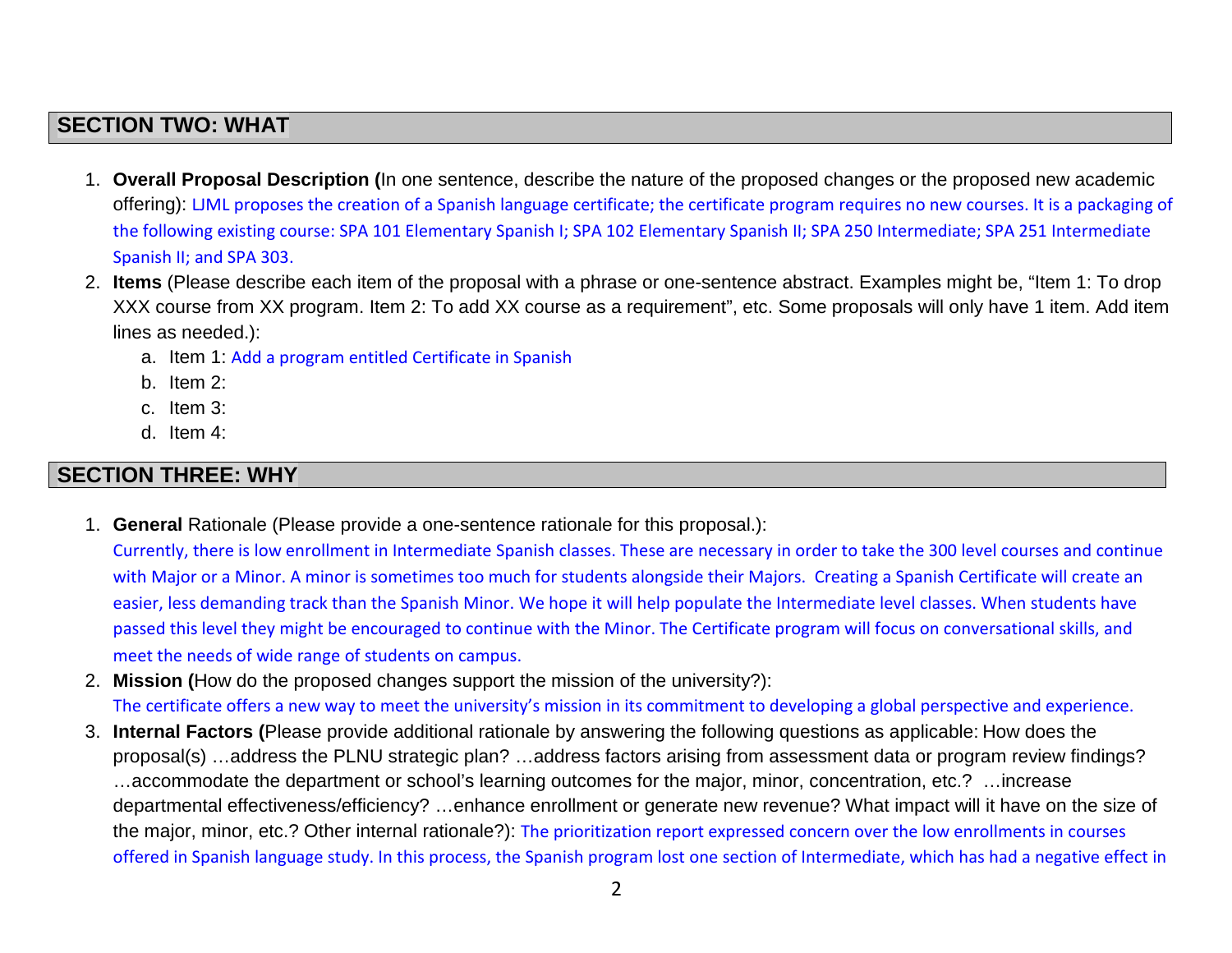the number of current Majors. Alongside other efforts to recruit more students to both the major and minor in Spanish, the Spanish Certificate program aims to address the issue of low enrollments in Spanish courses, especially at the intermediate level. It will also provide an opportunity for students in any major across campus to continue studies in Spanish and thereby allowing them to use their skills conversationally. Any student could greatly benefit from further study in Spanish but many do not have room for the minor or a double major. Possessing a language certificate would increase students' marketability, as well as aid in service and ministry goals. It may also encourage students to continue, as a Minor in Spanish would only require three additional classes.

4. **External Factors (** Please provide additional rationale by answering the following questions as applicable: To what extent have external factors motivated this proposal, for example what comparable colleges and universities are doing? …improvements suggested by alumni or outside reviewers? …stipulations imposed by outside accrediting agencies? …other external rationale?.)**:** External factors did not play a major role in the proposal, but clearly in our multicultural society and in a global economy, the more of our students who can develop greater proficiency in languages other than English the better.

# **SECTION FOUR: HOW**

- **A. Course Learning Outcomes** For each new course, please provide the course learning outcomes. (If not needed, please state as such.)
- **B. Assessment Plan** For new programs, please provide an assessment plan. (If not needed, please state as such.) An oral examination will be given at the end of course completion. In order to earn the certificate, students will need to meet the threshold proficiency established by program faculty. This proficiency is a score of "intermediate" on the Oral Proficiency Interview.
- **C. Teach-Out** Provide a plan detailing how students who begin this program will be able to finish if the institution determines that the program is to be closed. (If not needed, please state as such.)
- D. **Catalog Copy** In this section, please demonstrate in a two-step process how the department/school would like the change to be made. Keep in mind academic policies with regard to number of units for major, minors, certificates, etc. See Academic Proposal Resource Information at the end of this template.
- **Step 1:** In the applicable set of boxes below:
	- o For revision, addition or elimination of courses only, complete Section 1-A, entering current and/or proposed catalog text as indicated in the section instructions.
	- o For revision, addition or elimination of majors, minors, concentrations or certificates, complete Section 1-B, entering current and/or proposed catalog text as indicated in the section instructions.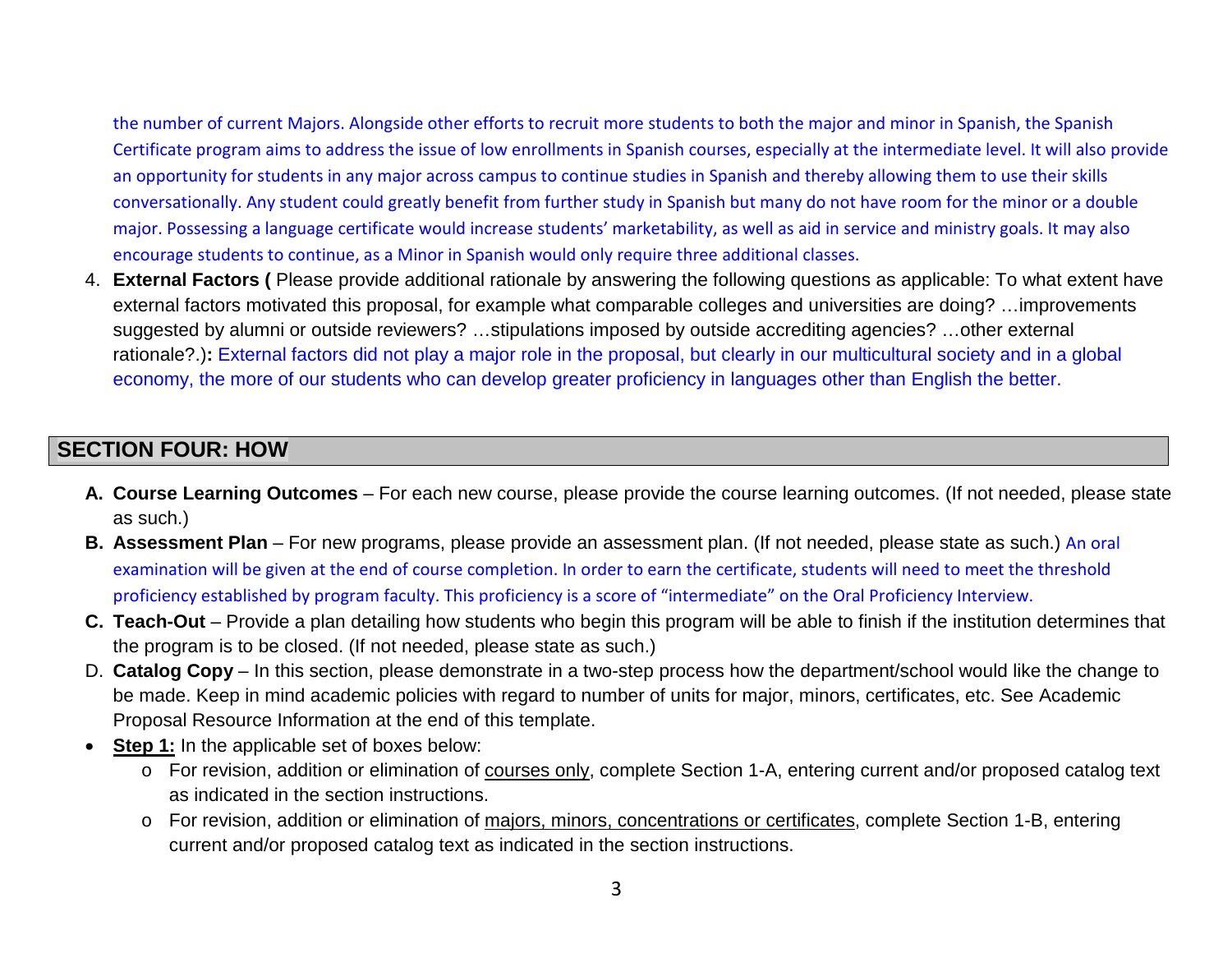| Section 1-A--Courses Only: Proposals for course elimination should complete the shaded (left) side only, proposals<br>for course addition should complete the unshaded (right) side only, and proposals for course revision should complete<br>both sides of Section 1-A.                                                                                   |                                                                                                                                                    |  |
|-------------------------------------------------------------------------------------------------------------------------------------------------------------------------------------------------------------------------------------------------------------------------------------------------------------------------------------------------------------|----------------------------------------------------------------------------------------------------------------------------------------------------|--|
| Current course code and description (including units, prerequisites and<br>grade type):                                                                                                                                                                                                                                                                     | Proposed new course code and description<br>(including units, prerequisites and grade<br>type):                                                    |  |
| Course 1:                                                                                                                                                                                                                                                                                                                                                   | Course 1:                                                                                                                                          |  |
| Course 2:                                                                                                                                                                                                                                                                                                                                                   | Course 2:                                                                                                                                          |  |
| Course 3:                                                                                                                                                                                                                                                                                                                                                   | Course 3:                                                                                                                                          |  |
| Section 1-B--All Other Proposals: Proposals for elimination of a major, minor, concentration or certificate should<br>complete the shaded (left) side of this section only, proposals for addition of any of these should complete the<br>unshaded (right) side only, and proposals for revision of any of these should complete both sides of Section 1-B. |                                                                                                                                                    |  |
| Current Program (or major, minor, concentration, certificate) Name and<br><b>Introductory Text:</b>                                                                                                                                                                                                                                                         | Proposed Revised or New Program (or<br>major, minor, concentration, certificate)<br>Name and Introductory Text:<br>Certificate In Spanish Language |  |
| <b>Current Program Learning Outcome:</b><br>1. Write essays without significant errors of grammar, spelling, or<br>vocabulary usage that would impede comprehension by a native<br>speaker.<br>2. Comprehend the main idea and most details of connected oral                                                                                               | Proposed Revised or New Program<br>Learning Outcomes (needed for new majors<br>only):                                                              |  |
| discourse by a native speaker on a variety of topics.                                                                                                                                                                                                                                                                                                       |                                                                                                                                                    |  |
| 3. Converse in a participatory fashion with a native speaker using a<br>variety of language strategies to convey meaning.                                                                                                                                                                                                                                   |                                                                                                                                                    |  |
| 4. Interpret target language texts according to their cultural, literary,<br>and/or linguistic content.                                                                                                                                                                                                                                                     |                                                                                                                                                    |  |
| 5. Display knowledge of the nature and structure of language.                                                                                                                                                                                                                                                                                               |                                                                                                                                                    |  |
| 6. Discuss the influence of their own perspective on cultural                                                                                                                                                                                                                                                                                               |                                                                                                                                                    |  |
| interconnections through engagement with local, national, or                                                                                                                                                                                                                                                                                                |                                                                                                                                                    |  |
| international communities.                                                                                                                                                                                                                                                                                                                                  |                                                                                                                                                    |  |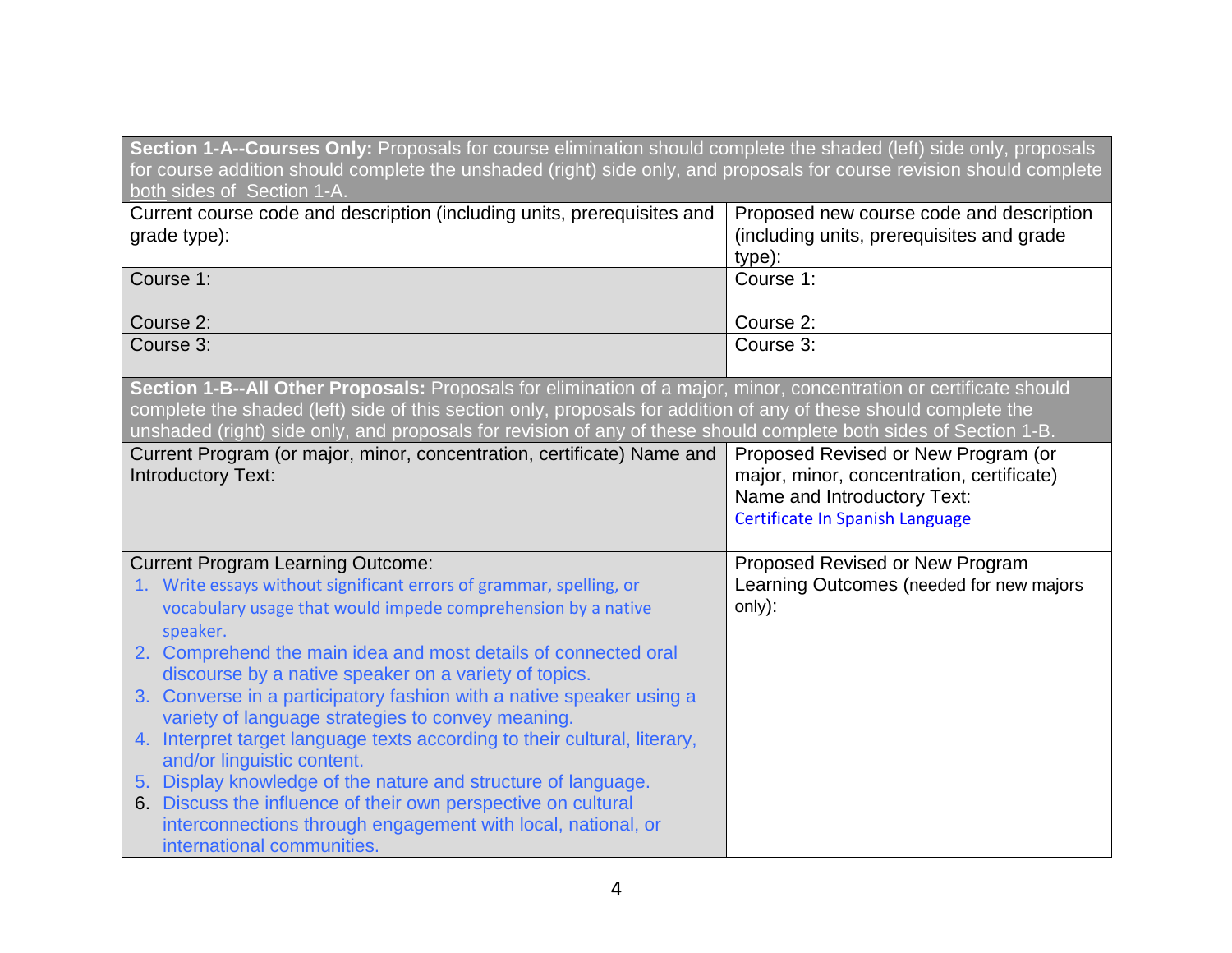| Current Lower Division Requirements and Unit Numbers for Majors. All        | Proposed Revised or New Lower Division      |
|-----------------------------------------------------------------------------|---------------------------------------------|
| requirements for minors, concentrations or certificates:                    | Requirements and Unit Numbers for Majors.   |
|                                                                             | All requirements for minors, concentrations |
| <b>MAJOR:</b>                                                               | or certificates:                            |
| SPA 101 Elementary Spanish I / SPA 102 Elementary Spanish II                |                                             |
| SPA 250 Intermediate Spanish 250 / Intermediate Spanish 251                 | <b>CERTIFICATE In SPANISH</b>               |
| SPA 302 Advanced Grammar and Reading                                        | SPA 101 Elementary Spanish I (4)            |
| SPA 303 Advanced Conversation and Composition                               | SPA 102 Elementary Spanish II (4)           |
| SPA 310 Culture and Civilization of Latin America                           | SPA 250 Intermediate Spanish I (3)          |
| SPA 315 Culture and Civilization of Spain                                   | SPA 251 Intermediate Spanish II (3)         |
| <b>SPA 320 Mexican American Readings</b>                                    | SPA 303 Conversation (3)                    |
| <b>SPA 380 Genre and Period Studies</b>                                     |                                             |
| <b>SPA 390 Linguistics</b>                                                  |                                             |
| SPA 400 Peninsular Literature or SPA 402 Peninsular Literature since        |                                             |
| SPA 437 Latin American Literature before 1910 or SPA 439 Latin American     |                                             |
| Literature since 1910                                                       |                                             |
| LIT 250 Introduction to Study of Literature                                 |                                             |
| <b>SPA 485 Senior Seminar</b>                                               |                                             |
| 6 upper division units of Study Abroad in a Spanish speaking country. These |                                             |
| can substitute the required classes or serve as elective courses.           |                                             |
| <b>MINOR</b>                                                                |                                             |
| SPA 101 Elementary Spanish I / SPA 102 Elementary Spanish II                |                                             |
| SPA 250 Intermediate Spanish I / SPA 251 Intermediate Spanish II            |                                             |
| SPA 302 Advanced Grammar and Reading                                        |                                             |
| SPA 303 Advanced Conversation and Composition                               |                                             |
| Two more upper division courses not from the same category; Culture,        |                                             |
| <b>Literature or Linguistics</b>                                            |                                             |
| SPA 310 or SPA 315 Culture and Civilization of Latin America or Spain       |                                             |
| SPA 320, 380, 400, 402, 437, or 439 or                                      |                                             |
| <b>SPA 390 SPA Linguistics</b>                                              |                                             |
| <b>Current Total Lower Division Units:</b>                                  | <b>Proposed Total Lower Division Units:</b> |
| 14 units                                                                    | 14 units                                    |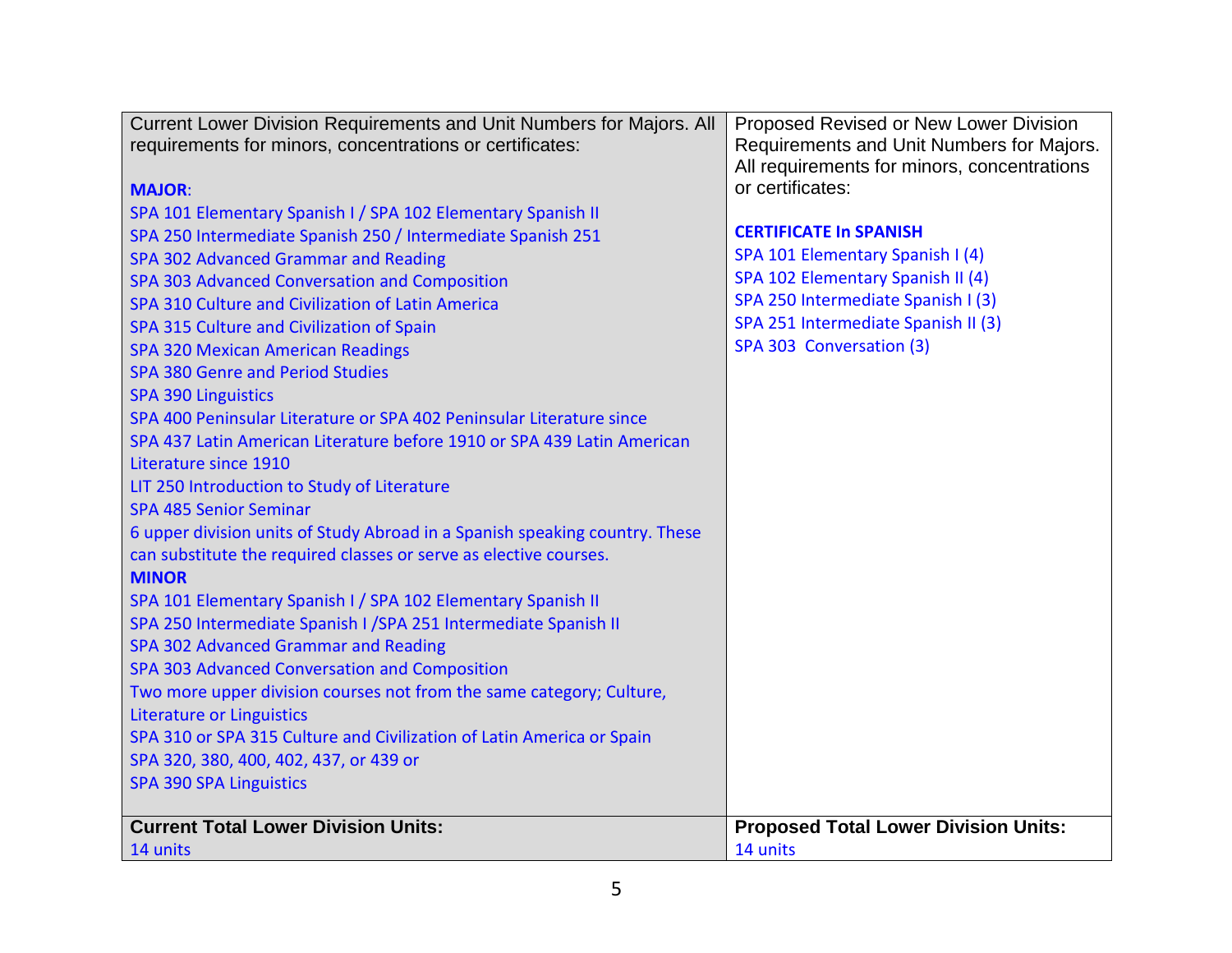| Current Upper Division Requirements and Unit Numbers for Majors.<br>(Highlight new or revised classes in red.)<br>27 units | Proposed Upper Division Requirements and<br>Unit Numbers for Majors. (Highlight new or<br>revised classes in red.)<br>3 units |
|----------------------------------------------------------------------------------------------------------------------------|-------------------------------------------------------------------------------------------------------------------------------|
| <b>Current Total Upper Division Units:</b>                                                                                 | <b>Proposed Total Upper Division Units:</b>                                                                                   |
| 27 units                                                                                                                   | 17 units                                                                                                                      |
| Current Elective Options (Highlight new or revised classes in red.):                                                       | Proposed Elective Options (Highlight new or<br>revised classes in red.):<br><b>NONF</b>                                       |
|                                                                                                                            |                                                                                                                               |
| <b>Current Total Required Elective Units:</b>                                                                              | <b>Proposed Total Required Elective Units:</b><br><b>NONE</b>                                                                 |
| Current Names and Course Titles of Concentration #1 (if any—use                                                            | Proposed Names and Course Titles of                                                                                           |
| additional boxes for each concentration.):                                                                                 | Concentration #1 (if any-use additional                                                                                       |
|                                                                                                                            | boxes for each concentration.):                                                                                               |
|                                                                                                                            | <b>NO CHANGE</b>                                                                                                              |
| <b>Current Total Program Units:</b>                                                                                        | <b>Proposed Total Program Units:</b>                                                                                          |
|                                                                                                                            | 17 units                                                                                                                      |
| Current Notes (if any) at the bottom of program catalog copy:                                                              | Proposed Notes (if any) at the bottom of                                                                                      |
|                                                                                                                            | program catalog copy:                                                                                                         |

- **Step 2:**
	- o Arrange a meeting: Arrange a meeting with the APC chair to review the completed portion of the proposal and to receive assistance from the Records liaison in submission of current and/or draft proposed catalog copy called for.
	- o Attach Catalog copy:
		- For proposed revisions to existing programs, majors, minors, courses, etc, after this page attach the following supplied by Records: 1) The current year catalog copy for that program, major, etc, and 2) the proposed revised catalog pages for your proposal, based on the information from Step One.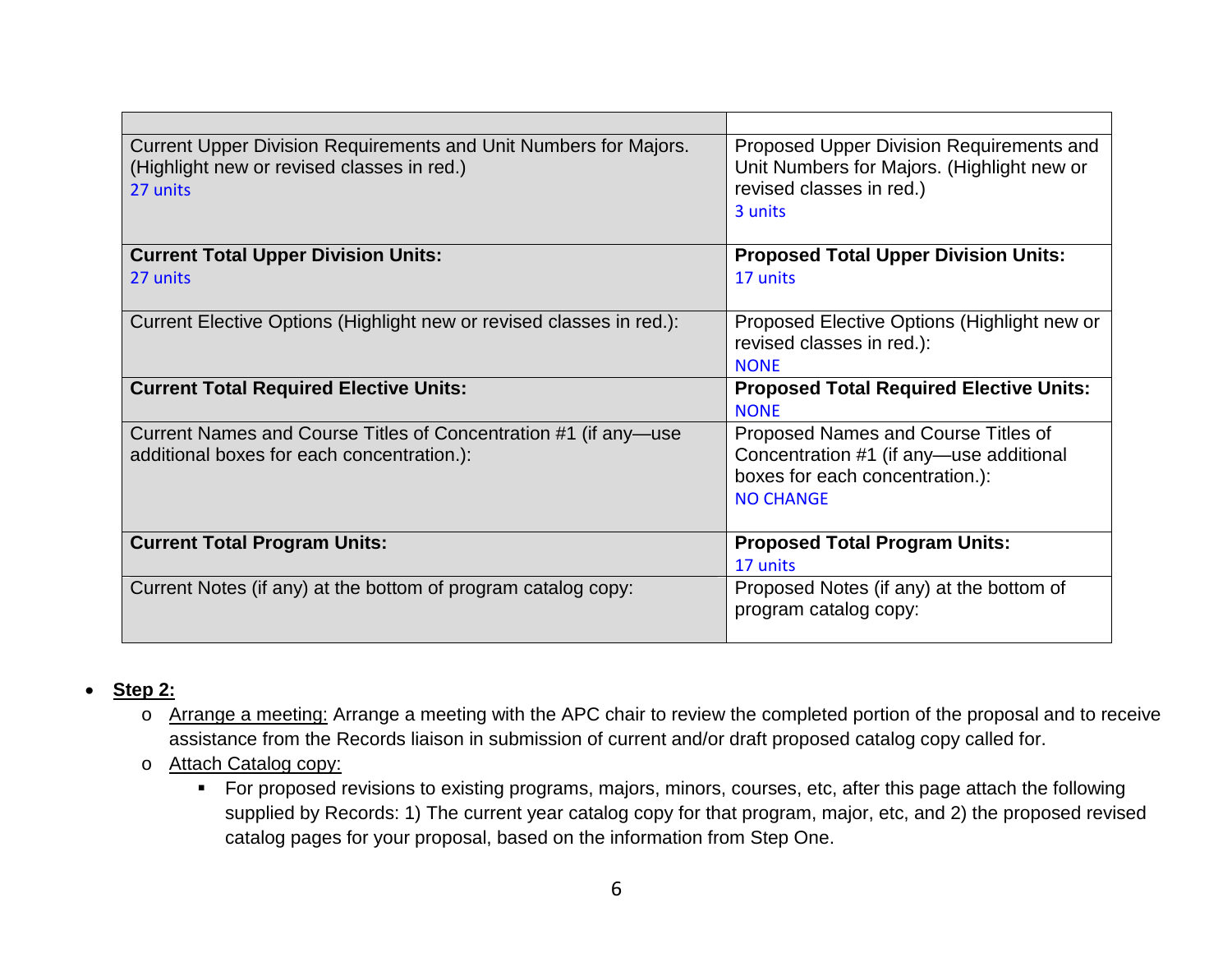For entirely new programs, majors, minors, courses, etc, after this page attach the draft new catalog pages for your proposal supplied by Records based on the information in Step One.

STEP TWO: ATTACH CURRENT AND/OR PROPOSED CATALOG COPY AFTER THIS PAGE AS SEPARATE PAGES.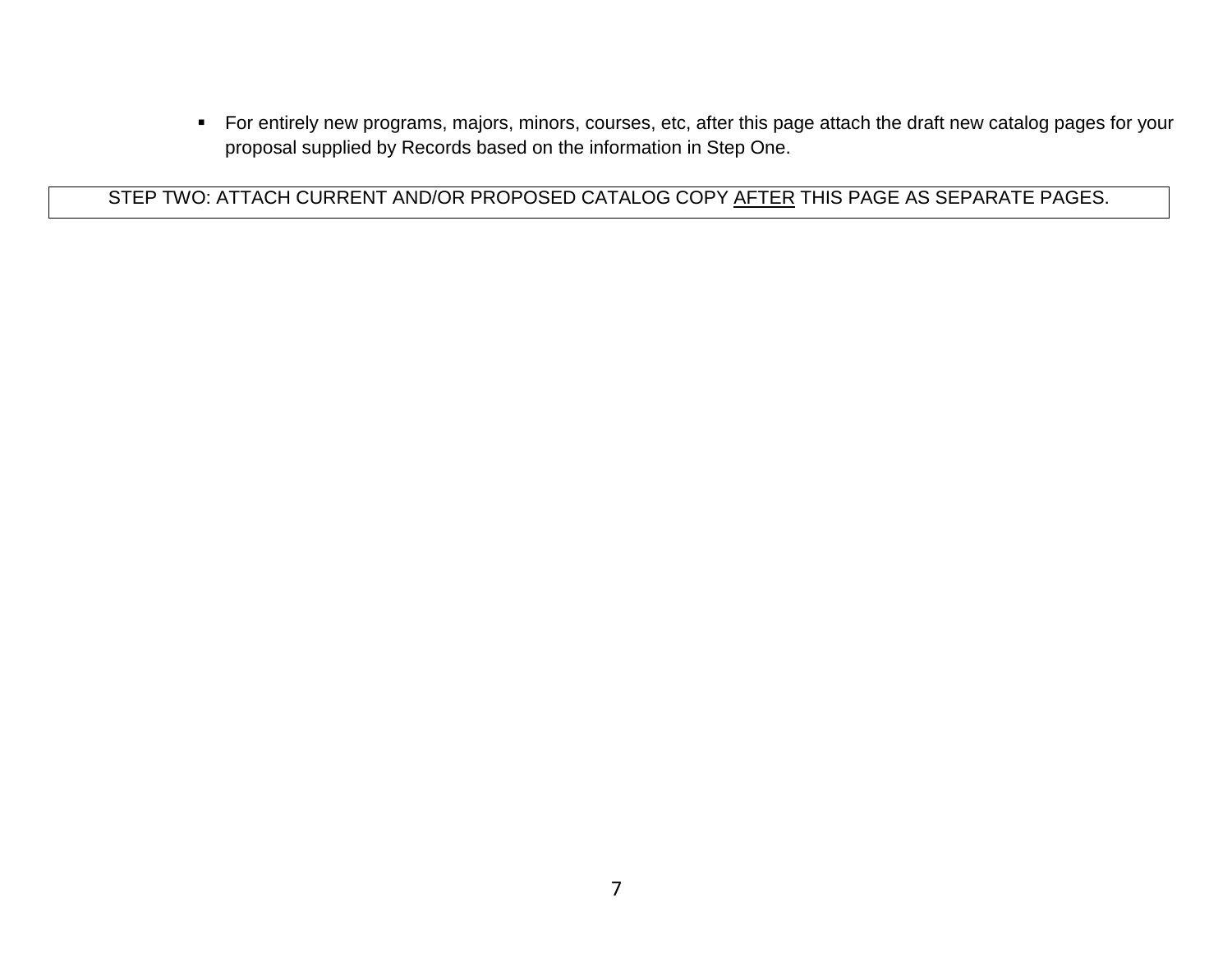# STEP TWO: ATTACH CURRENT AND/OR PROPOSED CATALOG COPY BEFORE THIS PAGE AS SEPARATE PAGES.

# **SECTION FIVE: SUMMARY CHECKLIST**

**5-A: Review course and staffing impact with your academic unit's direct report (College Dean or Provost).**

- **Total course additions:** Zero
- **Total course deletions:** Zero
- **Total unit additions:** Zero
- **Total unit deletions:** Zero
- **Staff impact (increase or decrease):** No impact
- **Rotation of courses or deletions of sections to accommodate additions:**

**I have reviewed this proposal and the items above and believe the proposal meets all university requirements and is ready for APC review.**

**Department or School Direct Report:**

| _JML_                                        | 11-03-17<br>Date |
|----------------------------------------------|------------------|
| <b>College Dean or Provost as applicable</b> |                  |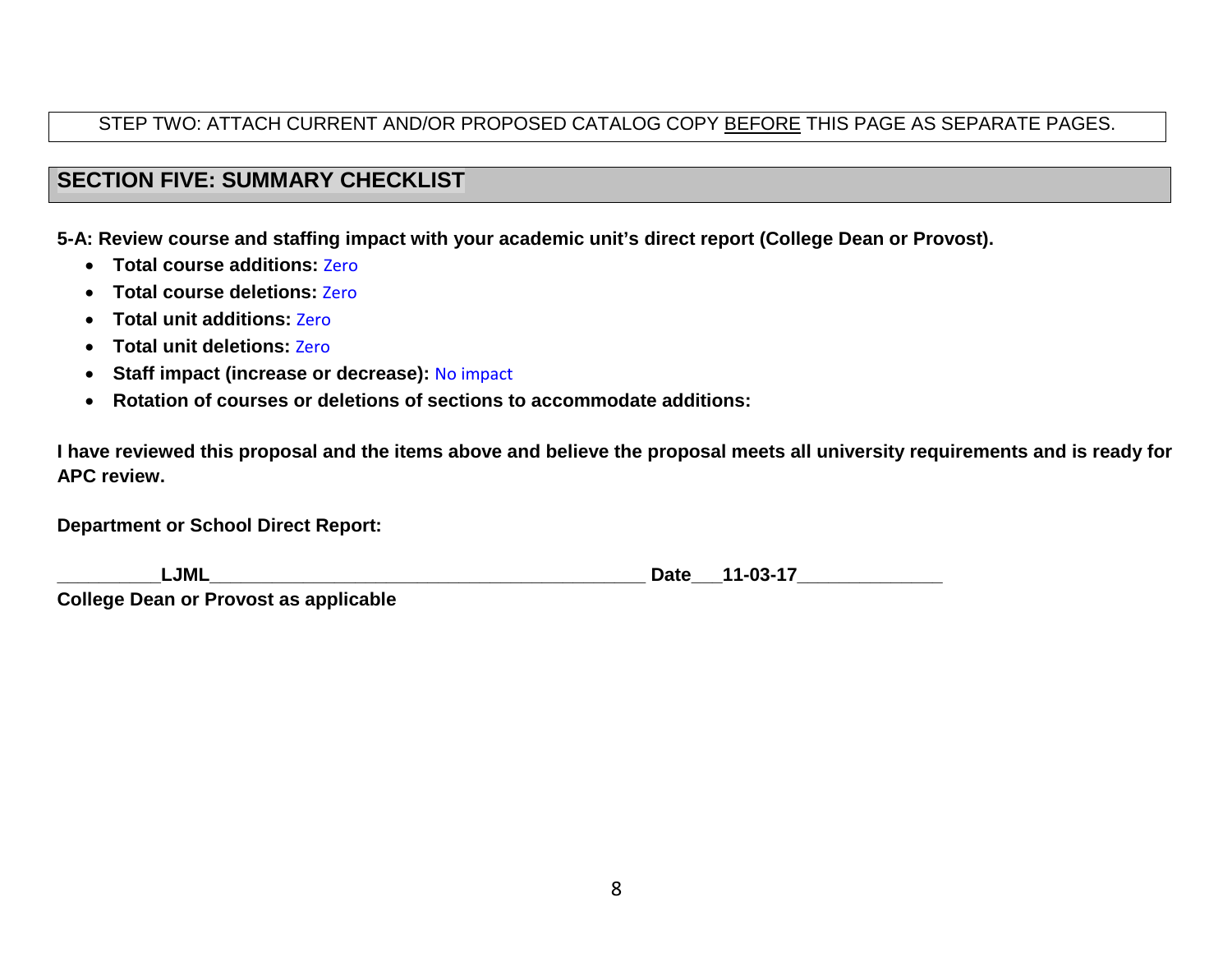## **APC Proposal Reference Information**

### **DEADLINES:**

1. Review any Long Form proposal drafts in person with your College Dean or appropriate administrator by **October 2 ….,** prior to submitting the proposal to APC;

2. Submit a short narrative to the APC chair highlighting the proposed changes by **October 9;**

3. Final Long Form proposals are due no later than **November 6 …, MEETING THE APPROPRIATE DEADLINES WILL ENSURE THAT APC WILL HAVE ENOUGH TIME TO PROCESS YOUR PROPOSAL(S). PROPOSALS SUBMITTED AFTER THAT DATE MOST LIKELY WILL BE CONSIDERED FOR THE 2017-2018 CATALOG.**

## **BASIC ASSUMPTIONS:**

- 1. May be generated by any faculty member within a department;
- 2. Are made as a result of a department or school program review and assessment data or due to external requirements made by outside accrediting agencies (provide appropriate documentation);
- 3. Are voted on and approved by all full time department members;
- 4. Will be thoroughly discussed with other departments who are directly affected by the proposed changes (a written response must be received by affected schools or departments and included in the proposal);
- 5. Will be reviewed by the dean of the College of Arts & Humanities or the Dean of Natural and Social Sciences or appropriate administrator before the proposal is sent to APC;
- 6. APC chair will consult with Institutional Research and Institutional Effectiveness to determine any potential external reporting problems;
- 7 . Will be recommended for consideration by APC to the faculty at large;
- 8. Are finally voted on by the entire faculty.

# **ACADEMIC POLICIES INFORMATION:**

### **Majors:**

- 1. Maximum number of units for a B.A. major: **49 units beyond G.E.**
- 2. Maximum number of units for a B.S. major: **59 units beyond G.E.**